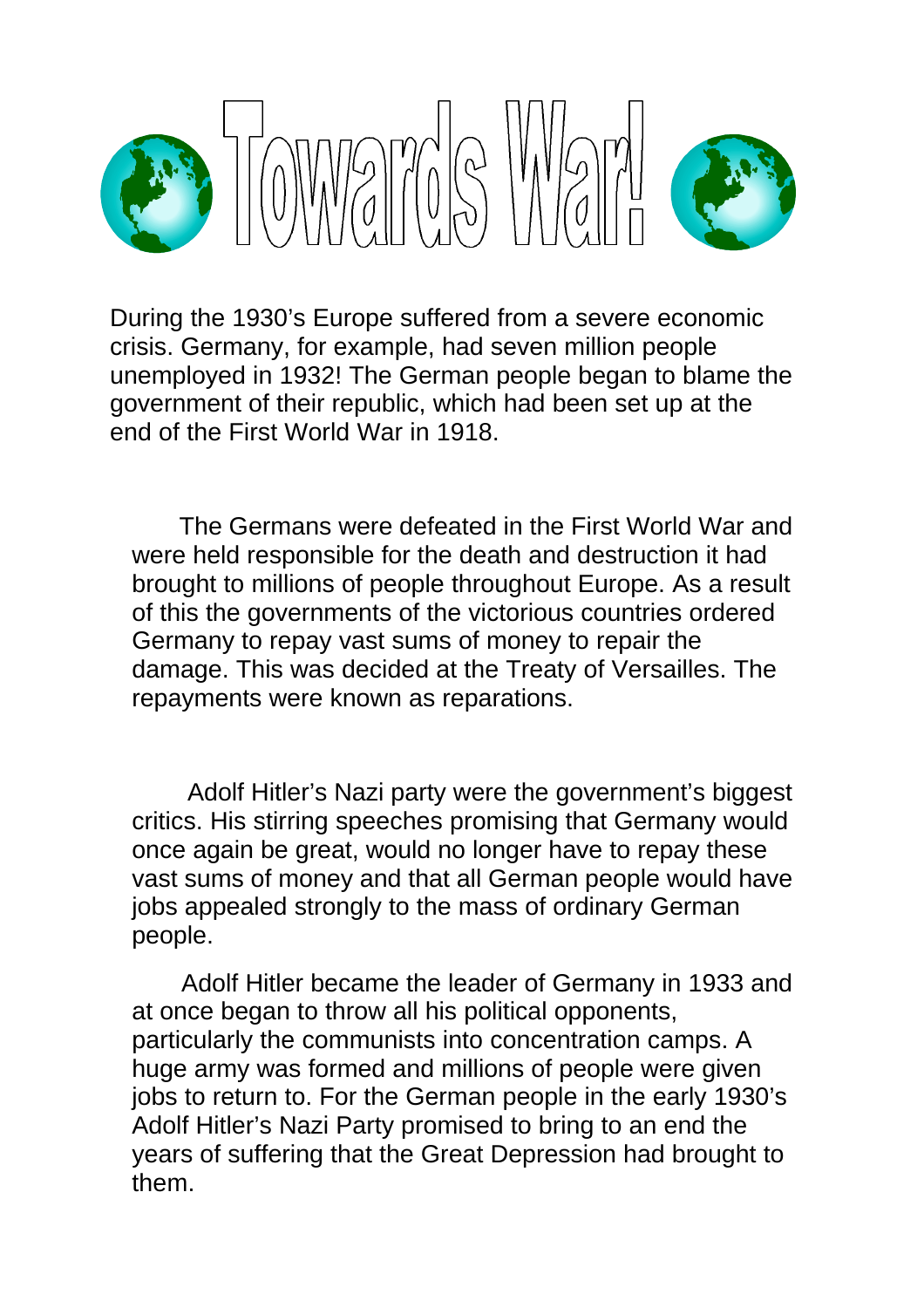

Once you have read through "Towards War!" Use the text to help you answer the following questions:

- 1. What does the term "economic crisis", mean?
- 2. What does unemployment mean?
- 3. Why did the German people blame the government for their problems?
- 4. At which treaty was it decided that the Germans would have to repay vast sums of money?
- 5. What changes did Adolf Hitler propose to make?
- 6. What did Adolf Hitler do to a lot of his opponents?
- 7. Why do you think Hitler wanted to remove his opponents?
- 8. Although we now look back and say that Hitler was a very evil man, he was very popular in Germany during the 1930's. Why do you think this was?
- 9. Can you find a definition for the following words:

| l Economic | <b>I</b> Government | $\mid$ Republic | $\vert$ Treaty | Reparations |
|------------|---------------------|-----------------|----------------|-------------|
|------------|---------------------|-----------------|----------------|-------------|